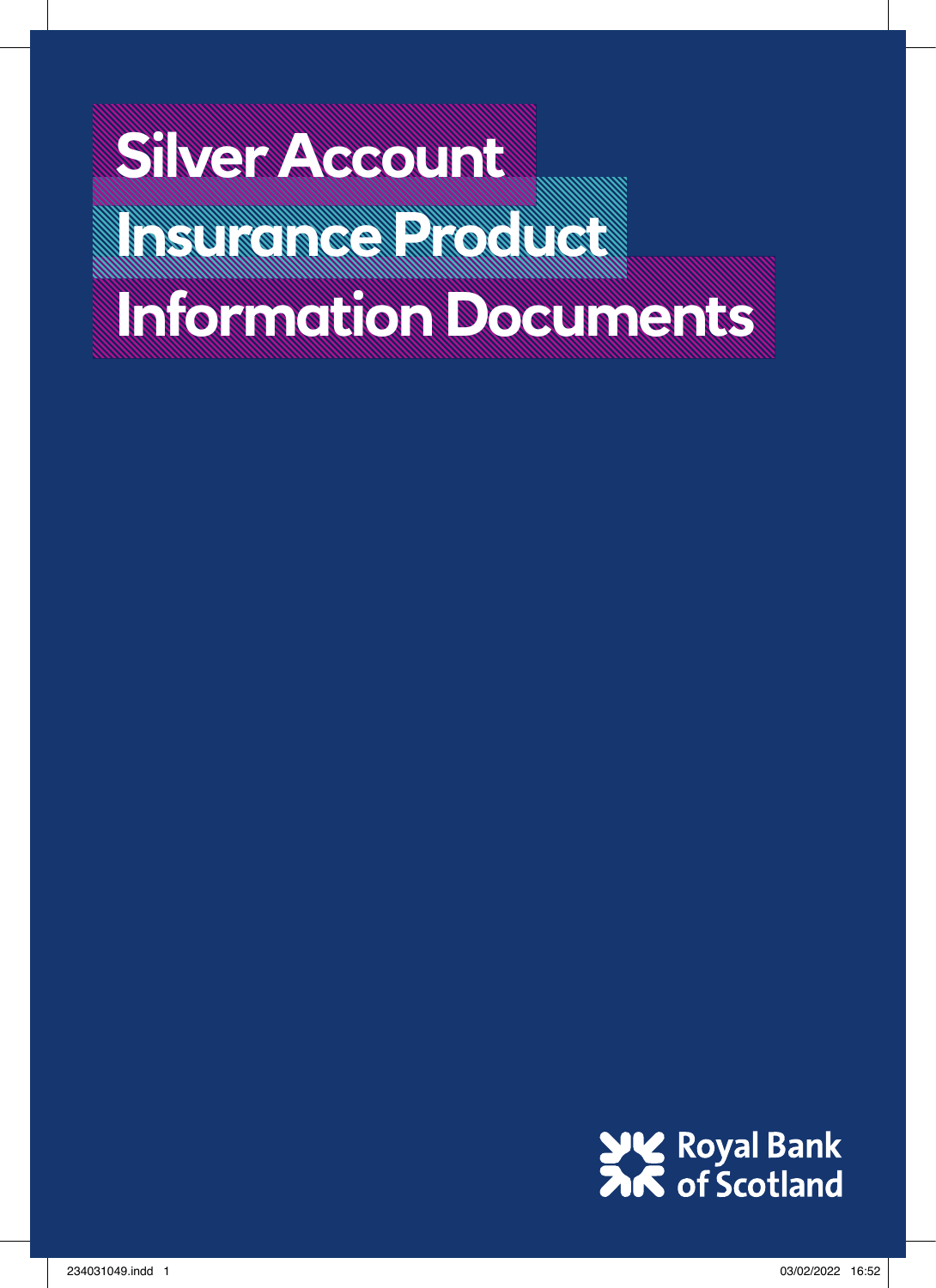Throughout this Insurance Product Information Document, "Silver Account" refers to Select Silver Accounts and Reward Silver accounts.

The Silver Account comes with insurance policies that could cover you.

#### **Silver Insurance**

**Important Information – Please review the Insurance Product Information Documents in this booklet to ensure our policies fully meet your needs and the cover is right for you.**

Please read this document carefully. This document does not form part of a contract between us.

For full details of cover, including terms and conditions, please refer to the Silver Benefit Terms and Silver Travel Insurance Terms documents.

#### **Total Price to be Paid**

There is no separate charge for these insurance policies. The monthly account fee for the Silver Account is inclusive of Insurance Premium Tax, where applicable, at the current rate.

The monthly account fee will not be adjusted if you do not use the insurance products.

#### **Tax**

Benefits under the account are free of all personal taxes under current law, but this may change in the future. Other taxes may exist that are not paid via the underwriting Insurer and/or Royal Bank of Scotland Plc or imposed by them or us.

#### **Communications**

This document and all future communications with you will be in English.

#### **Complaints**

If you need to make a complaint, please refer to the Silver Benefit Terms and Silver Travel Insurance Terms documents on how you can do this.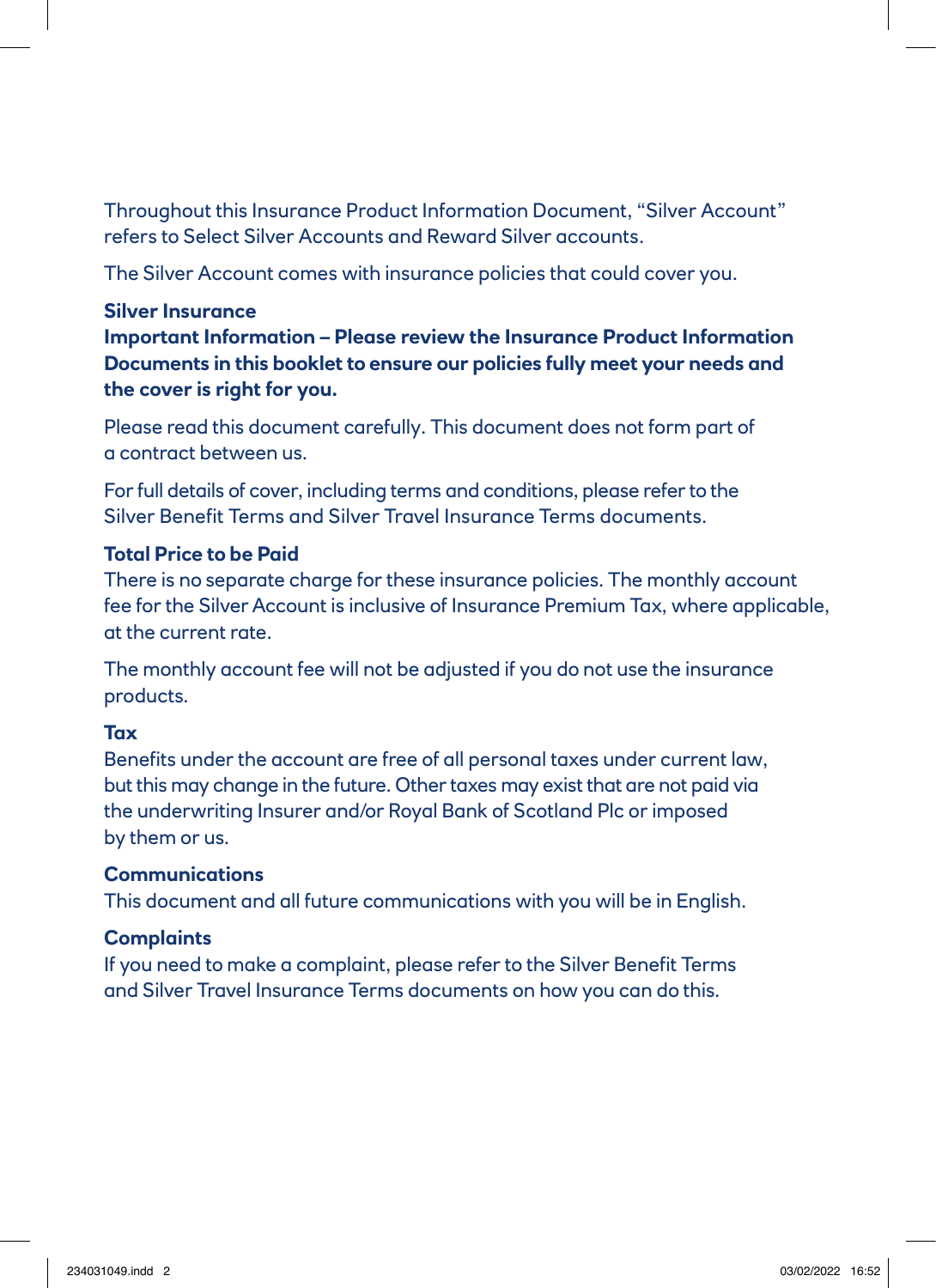# **Contents**

| <b>Insurance Product Information Documents</b> |  |
|------------------------------------------------|--|
| <b>Travel Insurance</b>                        |  |
| <b>Mobile Phone Insurance</b>                  |  |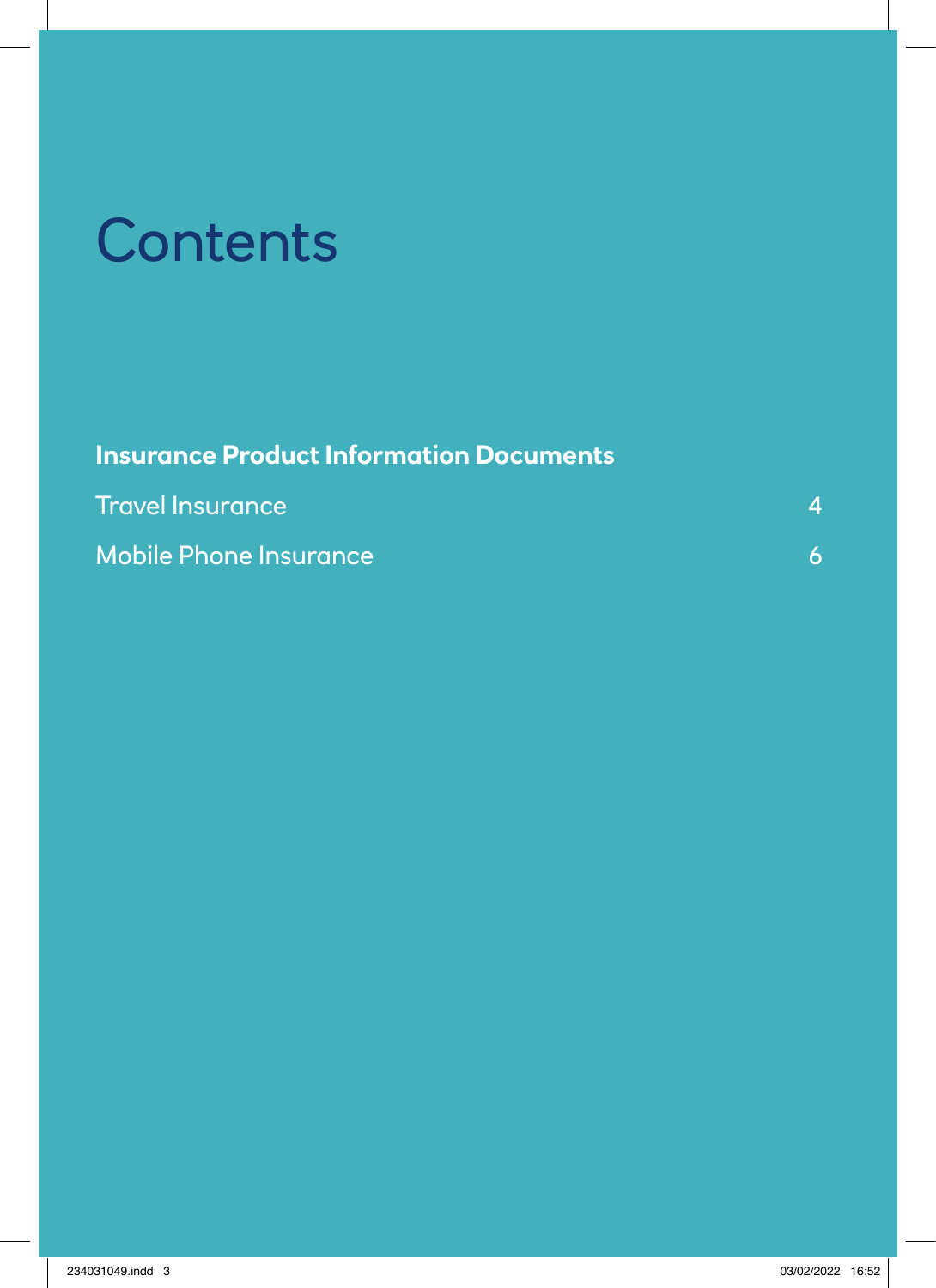## **Travel Insurance**

#### **Insurance Product Information Document**

**Company: U K Insurance Limited Product: Silver Account Travel Insurance**

Registered Insurance Undertaking in England and Wales

Authorised by the Prudential Regulation Authority and regulated by the Financial Conduct Authority and the Prudential Regulation Authority under registration number 202810.

This is a summary of our insurance policy. You will find all the terms and conditions (along with other important information) online and in the Silver Account Travel Insurance terms document. If you purchase optional upgrades or extensions to your cover from the insurer, details will be included in the documentation sent to you.

#### **What is this type of insurance?**

Silver European Travel Insurance meets the demands and needs of those who want to make sure they have cover in place for unexpected events while on trips anywhere in Europe, including within the UK.

This policy includes cover for emergency medical and travel expenses, cancellation or cutting short your journey, delayed or missed departures, lost, stolen or damaged belongings and personal liability cover.

#### What is insured?

All limits are per insured person unless otherwise stated

Please note limitations and exclusions apply. See the policy terms and conditions for further information.

- ✓ Emergency medical expenses abroad including cover to bring you home up to £10,000,000
- ✓ Cancellation or cutting short your trip up to £5,000
- ✓ Delayed international departure up to £250
- ✓ Missed international departure up to £1,000
- ✓ Baggage cover up to £1,500 (£300 limit per single item £500 total valuables limit)
- ✓ Money cover up to £500 (£100 if aged under 17 years)
- ✓ Legal costs up to £50,000
- ✓ Personal accident cover of £25,000 for death (£2,000 if aged under 18 years) and £25,000 for total permanent disability
- ✓ Personal liability up to £2,000,000
- ✓ Obtaining emergency replacement travel documents up to £750
- ✓ Winter sports cover

Optional upgrades and extensions available to be purchased from the insurer

- Medical conditions cover is available for some pre-existing medical conditions
- Age extension cover is only available for anyone aged 70 or older if an age extension upgrade is purchased
- Hazardous activities extend cover for some specialist activities
- Wedding cover extend your cover to include wedding attire, rings, damaged wedding gifts and wedding photos and video recordings if lost, stolen or accidentally damaged

#### What is not insured?

- $\times$  Any claim resulting from a pre-existing medical condition, unless you had already told us about the condition and we had agreed to cover it in writing.
- **x** Any claim for cancelling or cutting short your trip because of a medical condition of a close relative or travelling companion who has been or is waiting for treatment as an in-patient, has been diagnosed with cancer or given a terminal prognosis in the last 12 months
- ✗ Any claim for medical expenses when travelling against medical advice or specifically to get medical advice or treatment
- ✗ Any costs or expenses that you can recover from elsewhere, such as the providers or booking agents for your trip, Air Travel Organiser's Licence (ATOL), or the issuer of the credit or debit card with which you booked the trin
- ✗ Any claim resulting from you not wanting to travel or enjoying your trip
- ✗ Any claim resulting from the failure of your travel provider
- ✗ Any claim for compensation as a result of a travel delay
- ✗ Any claim made as a result of you drinking so much alcohol that your judgment is seriously affected
- ✗ Any claim for belongings where you have not taken steps to prevent loss
- x Any trips to a country or areas where the Foreign, Commonwealth and Development Office has advised against 'all travel'
- x Any claim made as a result of you putting yourself in needless danger
- x Any claim where you don't report the loss and provided reasonable evidence you have done so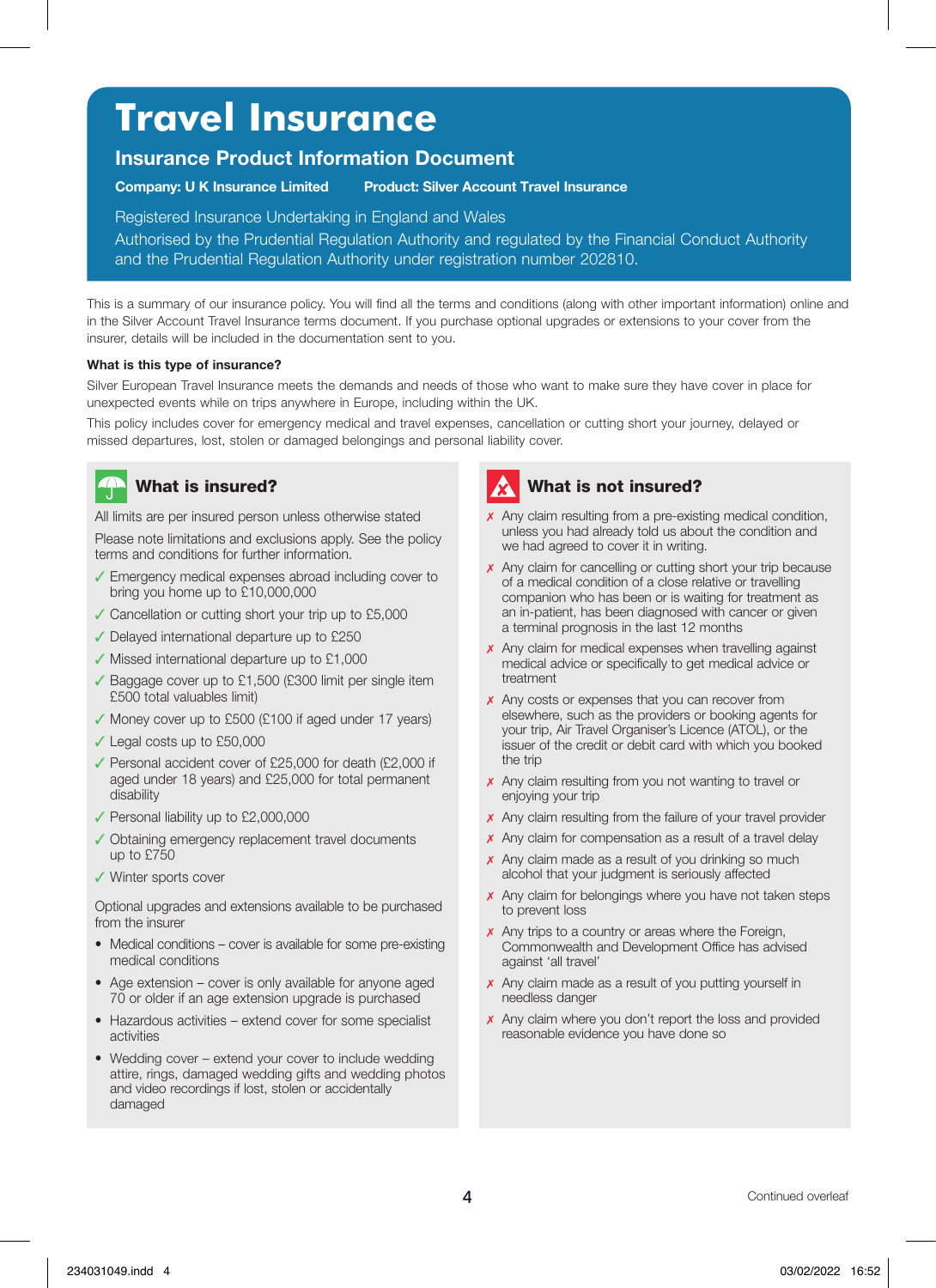#### What is insured? (continued)

- Golf cover extend your cover for your golf equipment including replacement as well as trip cancellation and unused green fees
- Business cover extend your cover to include business equipment, equipment replacement and cover for when you are unable to attend your trips

### Are there any restrictions on cover?

- **!** You must be a resident in England, Scotland, Wales, Northern Ireland, the Channel Islands or the Isle of Man
- **!** Trips are limited to 22 days
- **!** Only trips to Europe, including the UK are covered
- **!** Cover is for account holders only
- **!** Customers aged 70 or older must purchase an age extension in order to benefit from cover
- **!** UK trips must be for 3 or more consecutive days, staying at pre-booked accommodation
- **!** An excess may be payable and amounts may differ depending on the type of claim you make
- **!** Trips must start and end in the United Kingdom
- **!** We will not pay a claim where you no longer have a valid bank account under which you are entitled to receive the benefit of this policy
- **!** Trips started before opening your account are not covered by this policy



#### Where am I covered?

✓ You are covered in Europe, including within the UK. Countries are listed in the Silver Account Travel Insurance terms document.

#### What are my obligations?

- Check any documents are correct and ensure all information given to us is correct to the best of your knowledge
- Update us if there are changes to the information provided
- In the event of a claim you must inform us as soon as possible and you must give us any information and help we need

#### When and how do I pay?

The cost of this insurance is included in the monthly fee for your Silver Account.

Additional payments for any optional upgrades or extensions you purchase from the insurer can be made by credit or debit card.

#### When does the cover start and end?

Cover will begin as soon as your Silver Account is opened and will continue until the account is closed or you cease to be a UK resident – or until the cover as a benefit is removed in accordance with your account terms.

#### How do I cancel the contract?

The account holder can cancel this policy at any time by telling the insurer over the phone or in writing. However, this insurance is included as an integral benefit with your Silver Account. You do not, therefore, pay a separate premium and would not receive any refund as a consequence of cancelling the policy.

Any optional upgrades or extensions that you have purchased can be cancelled by contacting the insurer within the 14 day cooling off period. A refund will only be given if a claim has not been made and you are within the cooling off period.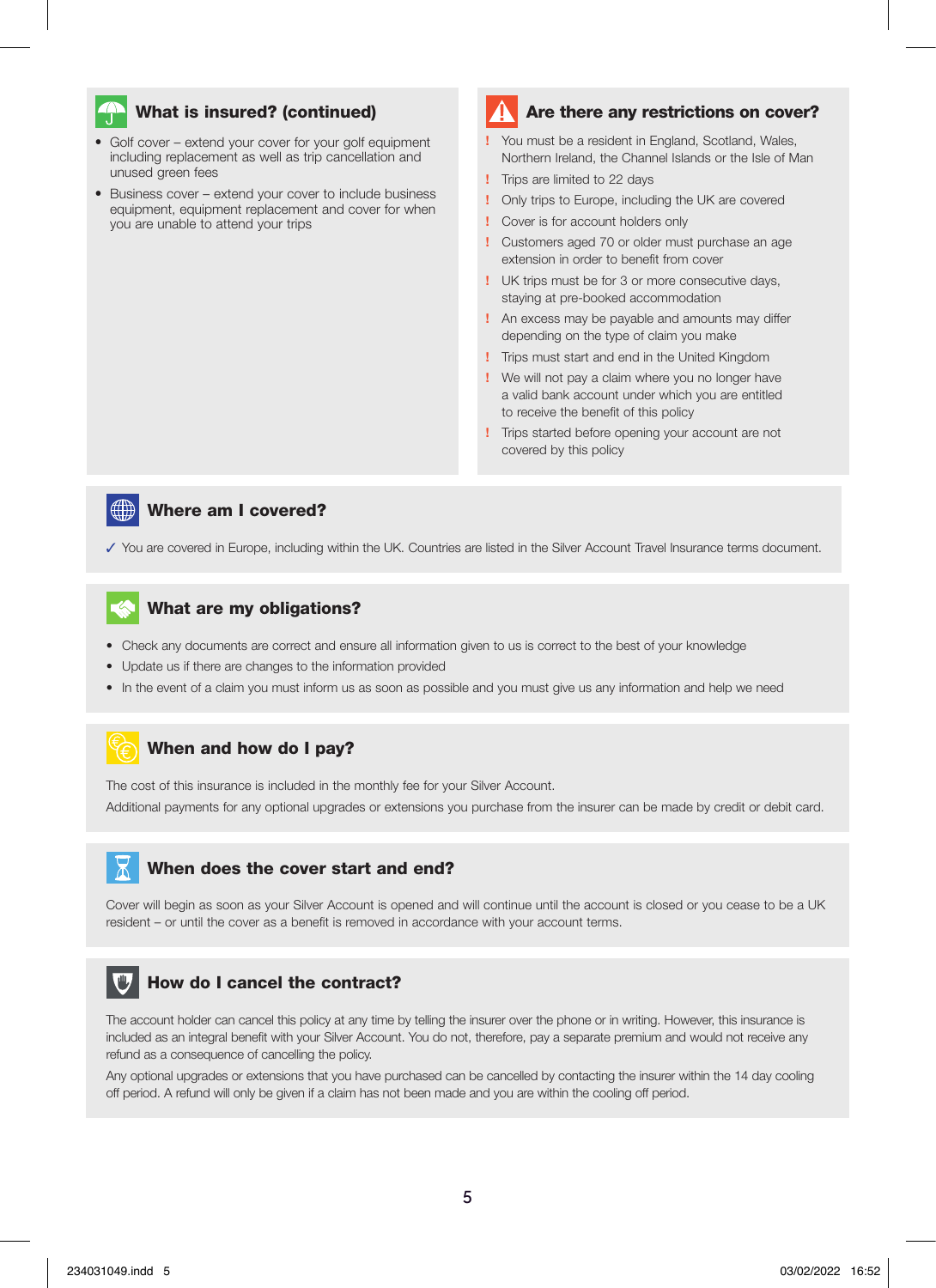# **Mobile Phone Insurance**

#### **Insurance Product Information Document**

**Company: American International Group UK Limited Product: Royal Bank of Scotland Silver Account Mobile Phone Insurance**

**Administered by:** Brightstar Insurance Services, B.V. Registered in the Netherlands: Company number 8522597496. Registered office in the UK: 11 Old Jewry, London, EC2R 8DU. Authorised and regulated by the Financial Conduct Authority (FRN 610709)

**Underwritten by:** American International Group UK Limited. Registered in the UK (number 10737370). Authorised by the Prudential Regulation Authority and regulated by the Financial Conduct Authority and Prudential Regulation Authority (FRN 781109).

This is a summary of our insurance policy. You will find all the terms and conditions (along with other important information) online and in the RBS Silver Account Benefit Terms document.

#### **What is this type of insurance?**

Silver Mobile Phone Insurance is designed to offer protection in the event of unexpected incidents. It meets the needs of those who want to insure their mobile phone in the event of loss, theft, accidental damage and breakdown after the manufacturer's warranty has expired.

We will repair your phone, where possible. If you choose a walk-in or mobile repair, any repairs will use genuine manufacturer or manufacturer quality parts and include a 24-month limited warranty provided by the repair agent. If you mail your phone to us, it will be repaired by an original equipment manufacturer accredited repair agent and includes a 12-month limited warranty.

If we are unable to repair your phone, or it has been lost or stolen, we will provide you with a replacement phone. Our replacement phones are refurbished in 'as new' condition using genuine manufacturer parts and include a 12-month warranty.

### What is insured?

The phone used on a daily basis by you or a joint account holder for:

- ✓ Loss
- ✓ Theft
- ✓ Damage
- ✓ Breakdown (after the manufacturer's warranty has expired)
- ✓ Standard accessories (such as case, charger, screen protector and/or memory card) that are lost, stolen or damaged at the same time as your phone, up to £250

#### What is not insured?

- ✗ Phones that are owned by your employer
- ✗ Phones with a screen size of 7 inches or greater (measured diagonally)
- X Theft or loss if you have deliberately put the phone at risk
- $\times$  Theft from an unattended vehicle unless the vehicle was locked and the phone was concealed from view in an enclosed storage compartment, such as boot, luggage space or glove box
- ✗ Cosmetic enhancements to your phone, such as plating or embellishment with precious metals, stones or crystals
- ✗ Cosmetic damage to the surface of the phone such as scratches and dents, that don't affect how the phone works
- ✗ Information stored on the phone such as photos, data, apps and music and/or the restoration of such data
- ✗ Any costs you have to pay due to unauthorised use of your phone, including any loss due to use of mobile payment or banking apps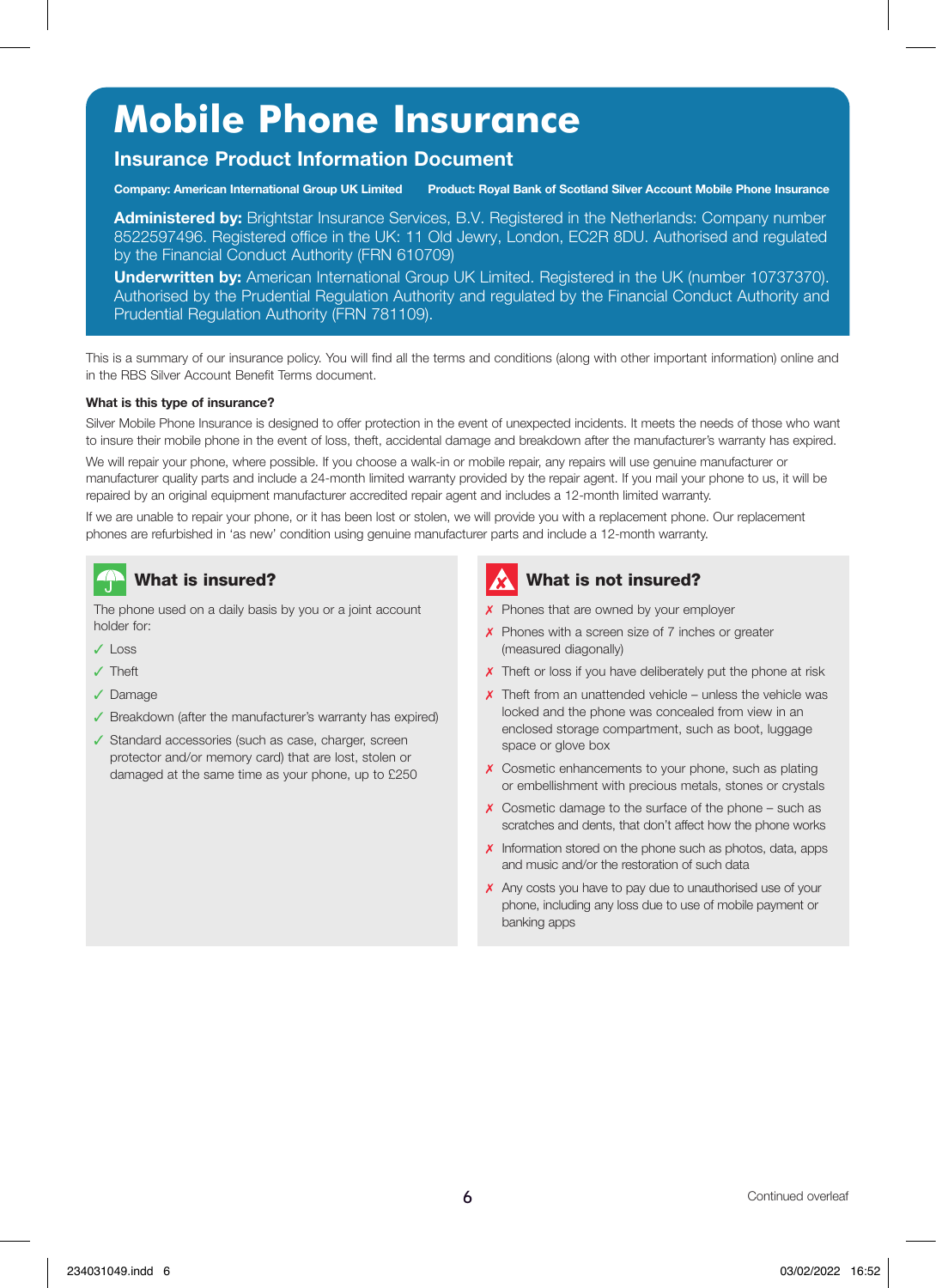#### Are there any restrictions on cover?

- **!** Only the phone you use on a daily basis is covered. This includes the phone used on a daily basis by a joint account holder
- **!** You won't be covered for phones used on a daily basis by family or friends – even if you pay the bill
- **!** A £100 excess applies to when your phone is replaced
- **!** A £50 excess applies when your phone is repaired if (i) you take your phone to our repair agent or (ii) our repair agent comes to your location to repair your phone
- **!** A £100 excess applies when you mail your phone to us to be repaired
- **!** You can't make more than one approved claims in any 12-month period – or if it is a joint account then each account holder can make one approved claims with a maximum of two per account
- **!** You must be a UK resident



#### Where am I covered?

✓ This policy will cover you anywhere in the world – but if you're abroad when you claim, we can only repair or replace your phone when you're back in the UK

#### What are my obligations?

- You must do what you can to prevent your phone from being stolen
- We may ask you to provide documents, receipts or other information to verify your claim
- All instances of loss or theft must be reported to the network provider as soon as is reasonably practicable after the event
- If your phone has been stolen, you must report it to the police and request a crime reference number
- We won't pay any claim where you do not provide the IMEI number or the IMEI number you provide is currently recorded as lost or stolen
- If we replace your phone if it has been accidentally damaged or breaks down, it must be returned to Brightstar by handing it over when the replacement phone is delivered to you



The cost of this insurance is included in the monthly fee for your Silver Account.

#### When does the cover start and end?

Cover will begin as soon as your Silver Account is opened and will continue until the account is closed or you cease to be a UK resident – or until RBS removes the cover as a benefit in accordance with your account terms.



To cancel this insurance you'll need to close or downgrade your Silver Account.